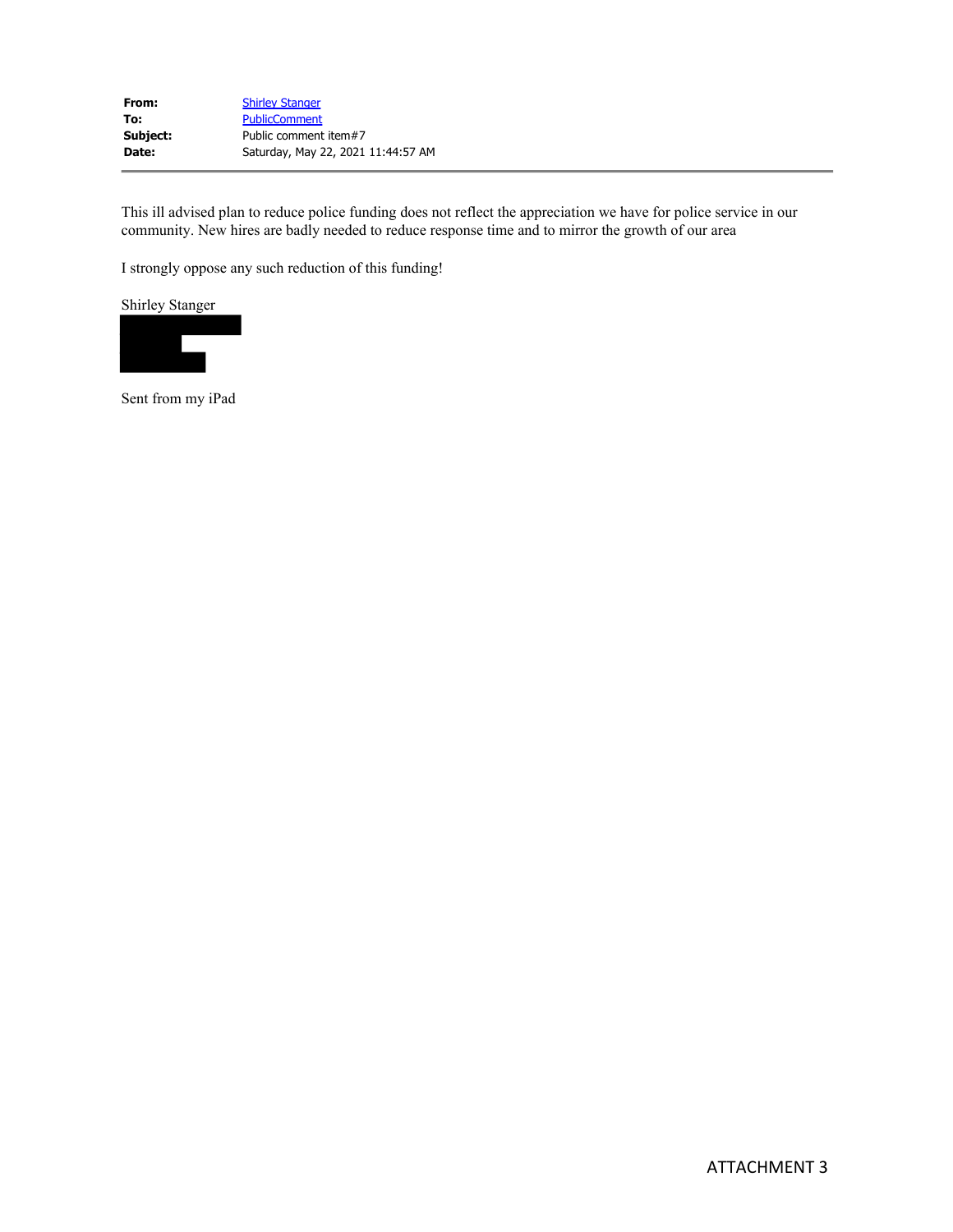No to Defunding the Police in Los Gatos and Monte Sereno

As a vulnerable senior living in Monte Sereno, I am totally against any defunding of police in Los Gatos and Monte Sereno.

Surely we pay enough taxes to be fully protected in the event of violence, theft, and public safety.

What are you thinking anyway. I thank Suzanne Jackson for calling this to our attention.

John E. Lenahan, M.D. Donna J. Lenahan